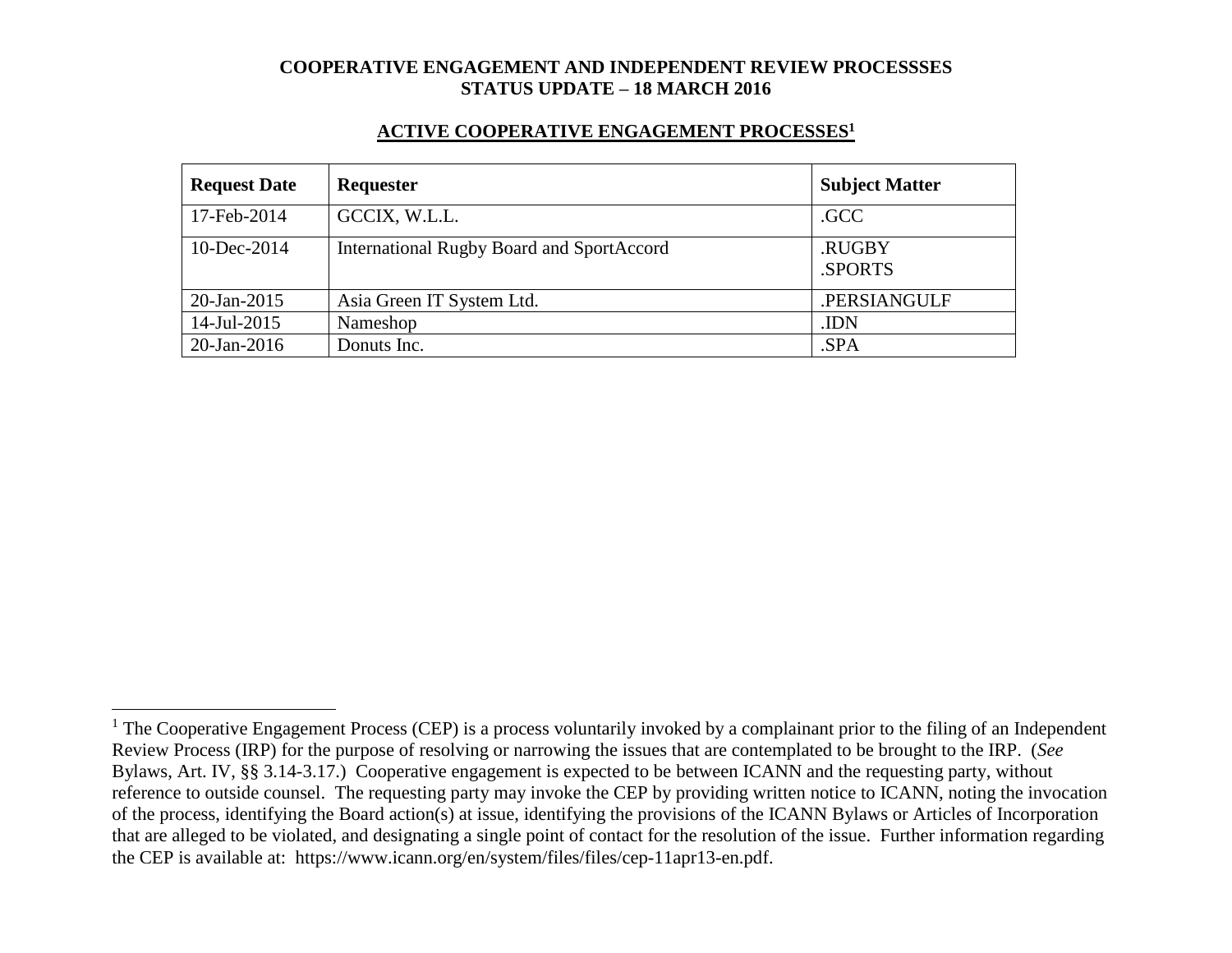# **RECENTLY CLOSED COOPERATIVE ENGAGEMENT PROCESS**

There are no recently closed CEPs.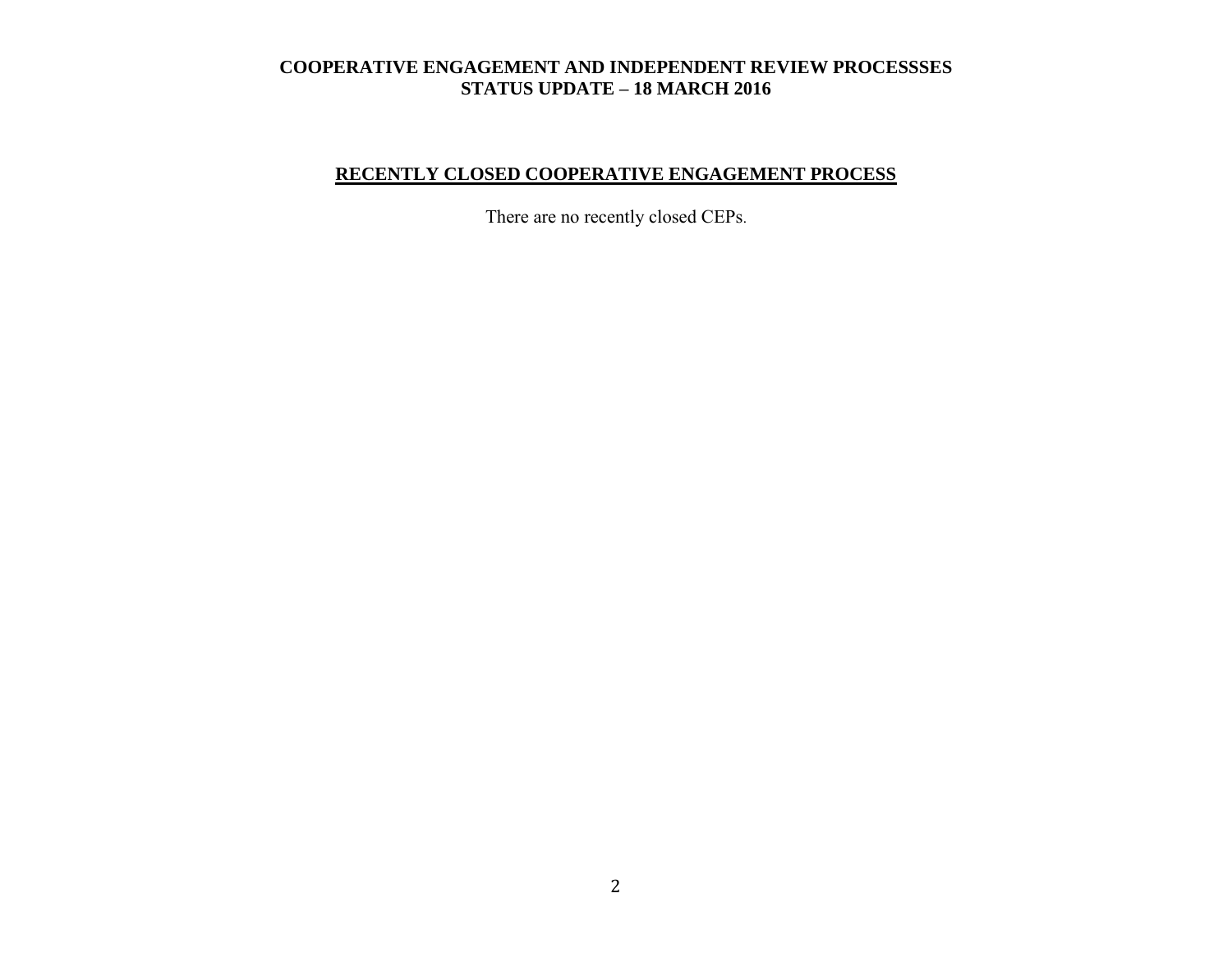#### **ACTIVE INDEPENDENT REVIEW PROCESSES<sup>2</sup>**

| <b>Date</b><br><b>ICANN</b><br><b>Received</b><br><b>Notice of</b><br><b>IRP</b> | Date IRP<br><b>Commenced</b><br>by ICDR | Requester                                                                                                | <b>Subject Matter</b> | <b>Status</b>                                                                                                                                                                                                                                                                 |
|----------------------------------------------------------------------------------|-----------------------------------------|----------------------------------------------------------------------------------------------------------|-----------------------|-------------------------------------------------------------------------------------------------------------------------------------------------------------------------------------------------------------------------------------------------------------------------------|
| 21-Sept-2014                                                                     | 22-Sept-2014                            | Dot Registry, LLC<br>https://www.icann.org/resources/pa<br>ges/dot-registry-v-icann-2014-09-<br>$25$ -en | .INC<br>.LLC<br>.LLP  | Panel Selection: Full Panel confirmed on 5<br>February 2015.<br>Materials: Written submissions, Declaration(s), and<br>Scheduling Orders are posted here.<br>Hearing $(s)$ : The hearing previously scheduled for<br>27 February 2016 has been continued to 29 March<br>2016. |
| 8-Oct-2014                                                                       | 13-Oct-2014                             | Donuts Inc.<br>https://www.icann.org/resources/pa<br>ges/donuts-v-icann-2014-10-13-en                    | .RUGBY<br>.SPORTS     | Panel Selection: Full Panel confirmed on 7 April<br>2015.<br>Materials: Written submissions, Declaration(s), and<br>Scheduling Orders are posted here.<br>Hearing(s): Hearing took place on 8 October 2015;<br>awaiting Final Declaration.                                    |

 $\overline{a}$ 

 $2$  The Independent Review Process (IRP) is a process by which any person materially affected by a decision or action by the Board that he or she asserts is inconsistent with the Articles of Incorporation or Bylaws may submit a request for independent review of that decision or action. (*See* Bylaws, Art. IV, § 3.) In order to be materially affected, the person must suffer injury or harm that is directly and causally connected to the Board's alleged violation of the Bylaws or the Articles of Incorporation, and not as a result of third parties acting in line with the Board's action. Further information regarding the IRP is available at: https://www.icann.org/resources/pages/mechanisms-2014-03-20-en.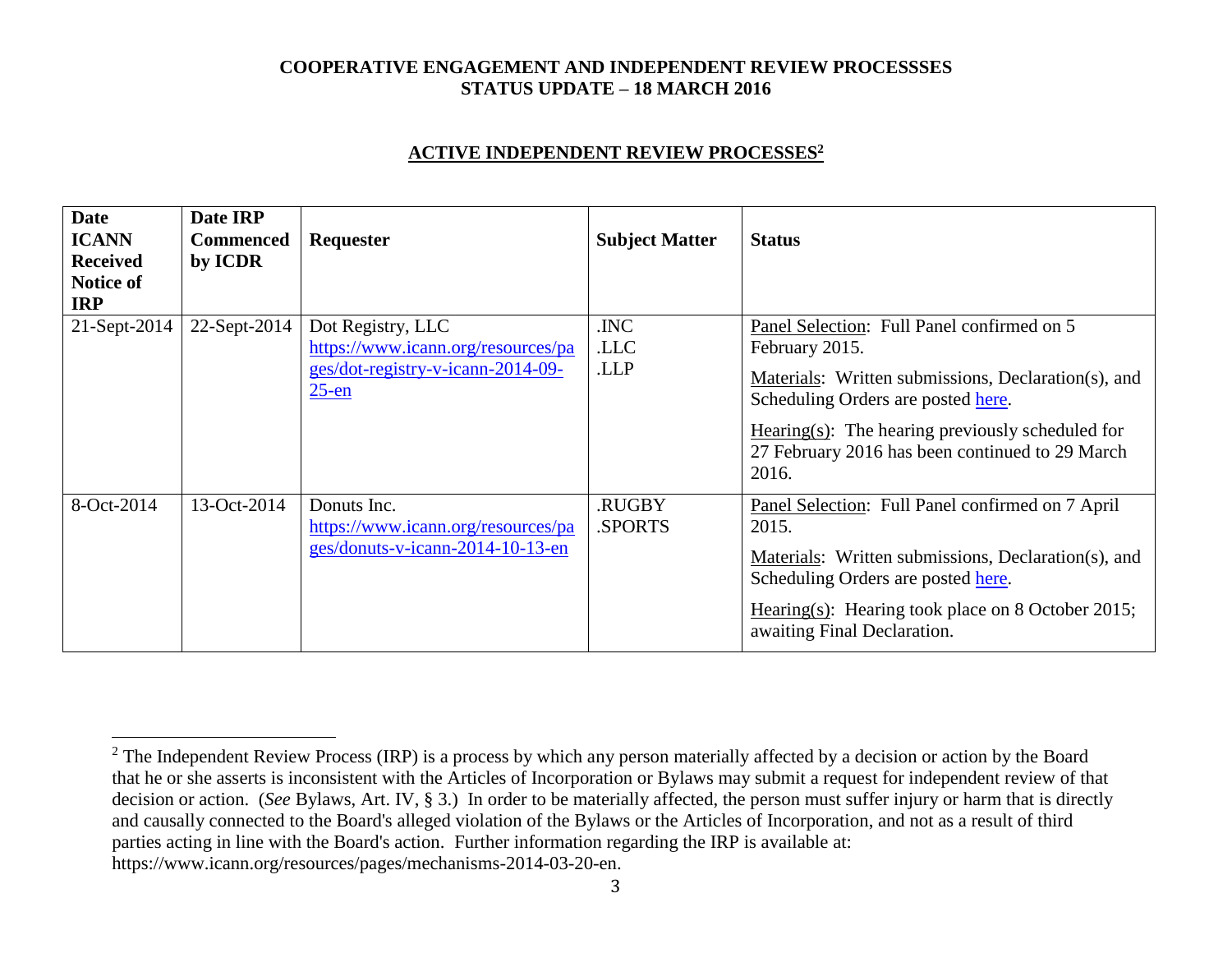| <b>Date</b><br><b>ICANN</b><br><b>Received</b><br><b>Notice of</b><br><b>IRP</b> | Date IRP<br><b>Commenced</b><br>by ICDR | Requester                                                                                                | <b>Subject Matter</b> | <b>Status</b>                                                                                                                                                                                                                                                                                                                                                         |
|----------------------------------------------------------------------------------|-----------------------------------------|----------------------------------------------------------------------------------------------------------|-----------------------|-----------------------------------------------------------------------------------------------------------------------------------------------------------------------------------------------------------------------------------------------------------------------------------------------------------------------------------------------------------------------|
| 5-Dec-2014                                                                       | 8-Dec-2014                              | <b>Gulf Cooperation Council</b><br>https://www.icann.org/resources/pa<br>$ges/gcc-v-icann-2014-12-06-en$ | .PERSIANGULF          | Panel Selection: Full panel confirmed on 2<br>December 2015.<br>Materials: Written submissions, Declaration(s), and<br>Scheduling Orders are posted here.<br>Hearing(s): Preliminary Hearing took place on $6$<br>January 2016. A final hearing has been scheduled<br>for 17 May 2016.                                                                                |
| 19-Mar-2015                                                                      | 24-Mar-2015                             | Dot Sport Limited<br>https://www.icann.org/resources/pa<br>ges/dot-sport-v-icann-2015-03-27-<br>en       | .SPORT                | Panel Selection: Full Panel confirmed on 3<br>September 2015.<br>Materials: Written submissions, Declaration(s),<br>and Scheduling Orders are posted here.<br>Hearing(s): Administrative hearing took place on $28$<br>September 2015. Final hearing previously scheduled<br>for 17 February 2016 has been vacated; awaiting for<br>new hearing date to be scheduled. |
| 24-Mar-2015                                                                      | 7-Apr-2015                              | Corn Lake, LLC<br>https://www.icann.org/resources/pa<br>ges/corn-lake-v-icann-2015-04-07-<br>en          | .CHARITY              | Panel Selection: Full Panel confirmed on 17<br>September 2015.<br>Materials: Written submissions, Declaration(s),<br>and Scheduling Orders are posted here.<br>$Hearing(s): Final hearing took place on 8 February$<br>2016; Awaiting Final Declaration.                                                                                                              |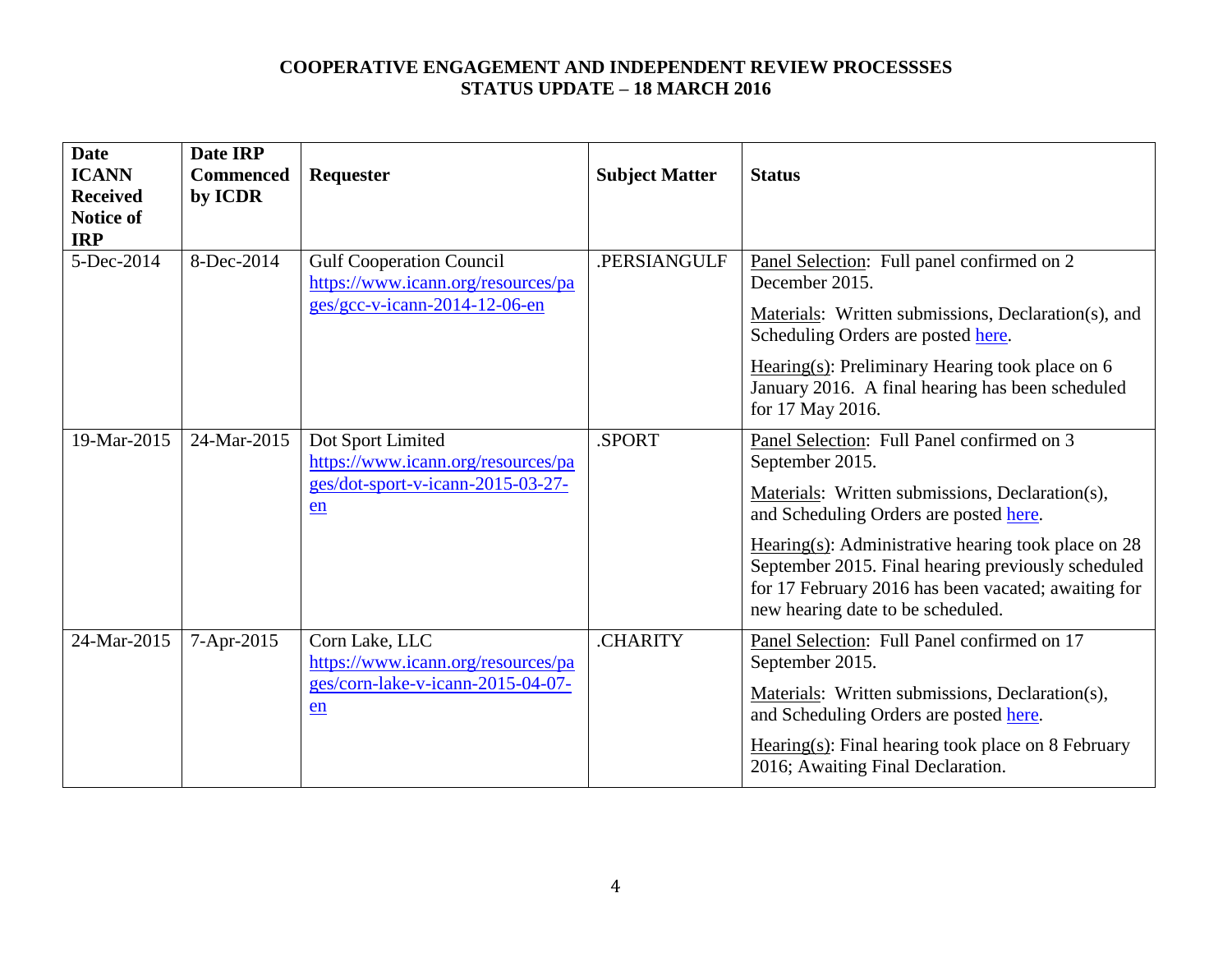| <b>Date</b><br><b>ICANN</b><br><b>Received</b><br>Notice of<br><b>IRP</b> | Date IRP<br><b>Commenced</b><br>by ICDR | Requester                                                                                                                                        | <b>Subject Matter</b>  | <b>Status</b>                                                                                                                                                                                                                                                                                                |
|---------------------------------------------------------------------------|-----------------------------------------|--------------------------------------------------------------------------------------------------------------------------------------------------|------------------------|--------------------------------------------------------------------------------------------------------------------------------------------------------------------------------------------------------------------------------------------------------------------------------------------------------------|
| 30-Sep-2015                                                               | 5-Oct-2015                              | Afilias Limited, BRS Media, Inc.,<br>Tin Dale, LLC<br>https://www.icann.org/resources/pa<br>ges/afilias-brs-tin-llc-v-icann-2015-<br>$10-12$ -en | .RADIO                 | Panel Selection: Two panelists have been selected;<br>awaiting for third panelist to be selected.<br>Materials: Written submissions, Declaration(s),<br>and Scheduling Orders are posted here.<br>$Hearing(s)$ : No hearings are currently scheduled.                                                        |
| 22-Oct-2015                                                               |                                         | dotgay LLC                                                                                                                                       | .GAY                   | Panel Selection: IRP has not commenced; notice of<br>IRP commencement has not been issued by ICDR.<br>Materials: IRP has not commenced; notice of IRP<br>commencement has not been issued by ICDR.<br>Hearing(s): IRP has not commenced; notice of IRP<br>commencement has not been issued by ICDR.          |
| 15-Dec-2015                                                               | 16-Dec-2015                             | Asia Green IT Systems Bilgisayar<br>San. ve Tic. Ltd. Sti.<br>https://www.icann.org/resources/pa<br>ges/irp-agit-v-icann-2015-12-23-en           | .ISLAM<br><b>HALAL</b> | Panel Selection: Two panelists have been selected;<br>awaiting for third panelist to be selected.<br>Materials: Written submissions, Declaration(s),<br>and Scheduling Orders are posted here.<br>Hearing(s): Administrative hearing took place on $6$<br>January 2016; No hearings are currently scheduled. |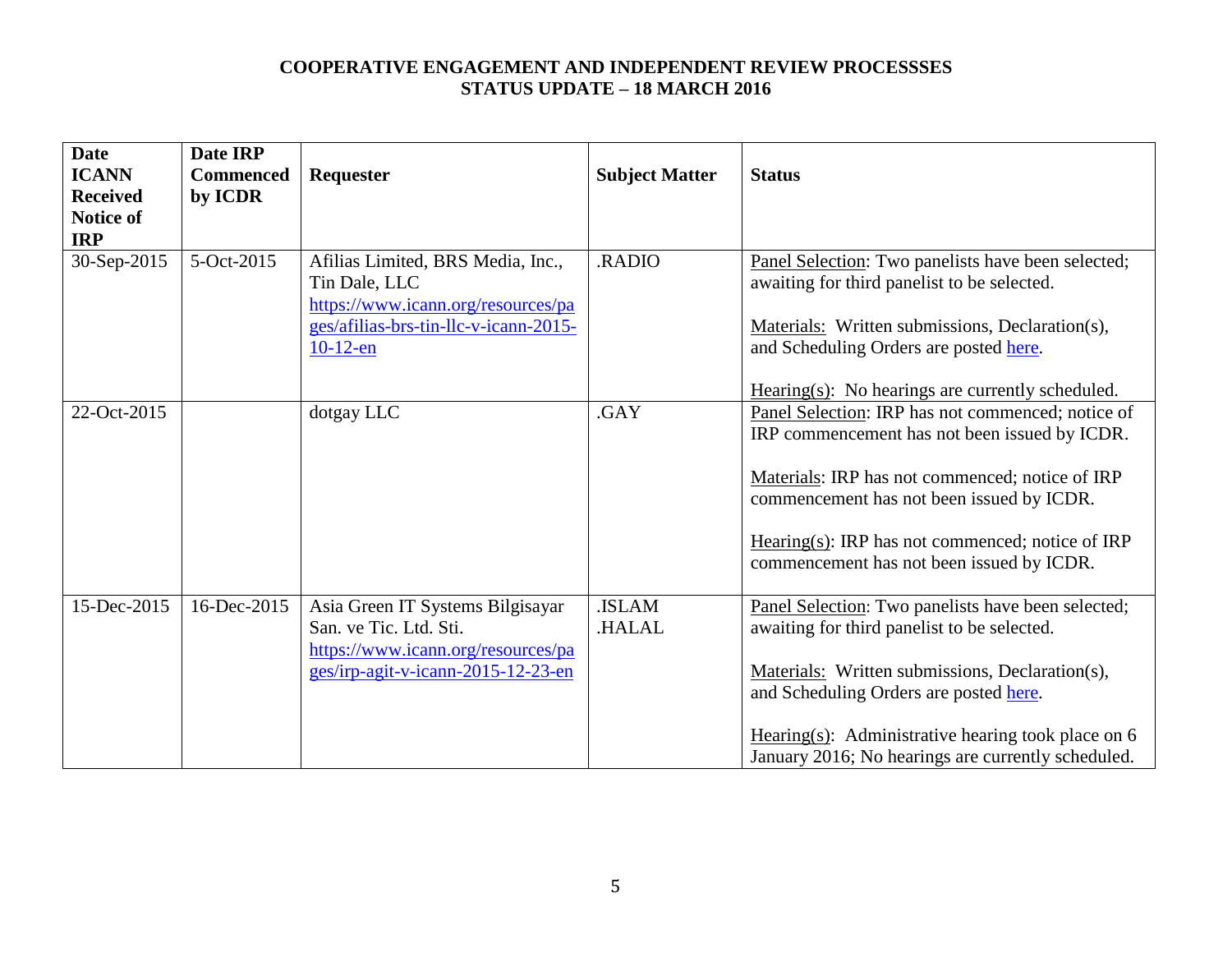| <b>Date</b>     | Date IRP         |                                    |                       |                                                                                         |
|-----------------|------------------|------------------------------------|-----------------------|-----------------------------------------------------------------------------------------|
| <b>ICANN</b>    | <b>Commenced</b> | Requester                          | <b>Subject Matter</b> | <b>Status</b>                                                                           |
| <b>Received</b> | by ICDR          |                                    |                       |                                                                                         |
| Notice of       |                  |                                    |                       |                                                                                         |
| <b>IRP</b>      |                  |                                    |                       |                                                                                         |
| 10-Feb-2016     | 10-Feb-2016      | Commercial Connect, LLC            | .SHOP                 | Panel Selection: IRP commenced on 10 February                                           |
|                 |                  | https://www.icann.org/resources/pa |                       | 2016; no Panelists have been selected.                                                  |
|                 |                  | ges/irp-commercial-connect-v-      |                       |                                                                                         |
|                 |                  | icann-2016-02-16-en                |                       | Materials: Written submissions, Declaration(s),                                         |
|                 |                  |                                    |                       | and Scheduling Orders are posted here.                                                  |
|                 |                  |                                    |                       |                                                                                         |
|                 |                  |                                    |                       | Hearing(s): An administrative hearing took place                                        |
|                 |                  |                                    |                       | on 29 February 2016. No other hearings are                                              |
|                 |                  |                                    |                       | currently scheduled.                                                                    |
|                 |                  |                                    |                       |                                                                                         |
| 1-Mar-2016      | 2-Mar-2016       | Amazon EU S.à.r.l.                 | .AMAZON               | Panel Selection: IRP commenced on 2 March 2016;                                         |
|                 |                  | https://www.icann.org/resources/pa |                       | no Panelists have been selected.                                                        |
|                 |                  | ges/irp-amazon-v-icann-2016-03-    |                       |                                                                                         |
|                 |                  | $04$ -en                           |                       | Materials: Written submissions, Declaration(s), and                                     |
|                 |                  |                                    |                       | Scheduling Orders are posted here.                                                      |
|                 |                  |                                    |                       |                                                                                         |
|                 |                  |                                    |                       | $\frac{\text{Hearing}(s)}{\text{Hearing}(s)}$ : An administrative hearing took place on |
|                 |                  |                                    |                       | 14 March 2016. No other hearings are currently                                          |
|                 |                  |                                    |                       | scheduled.                                                                              |